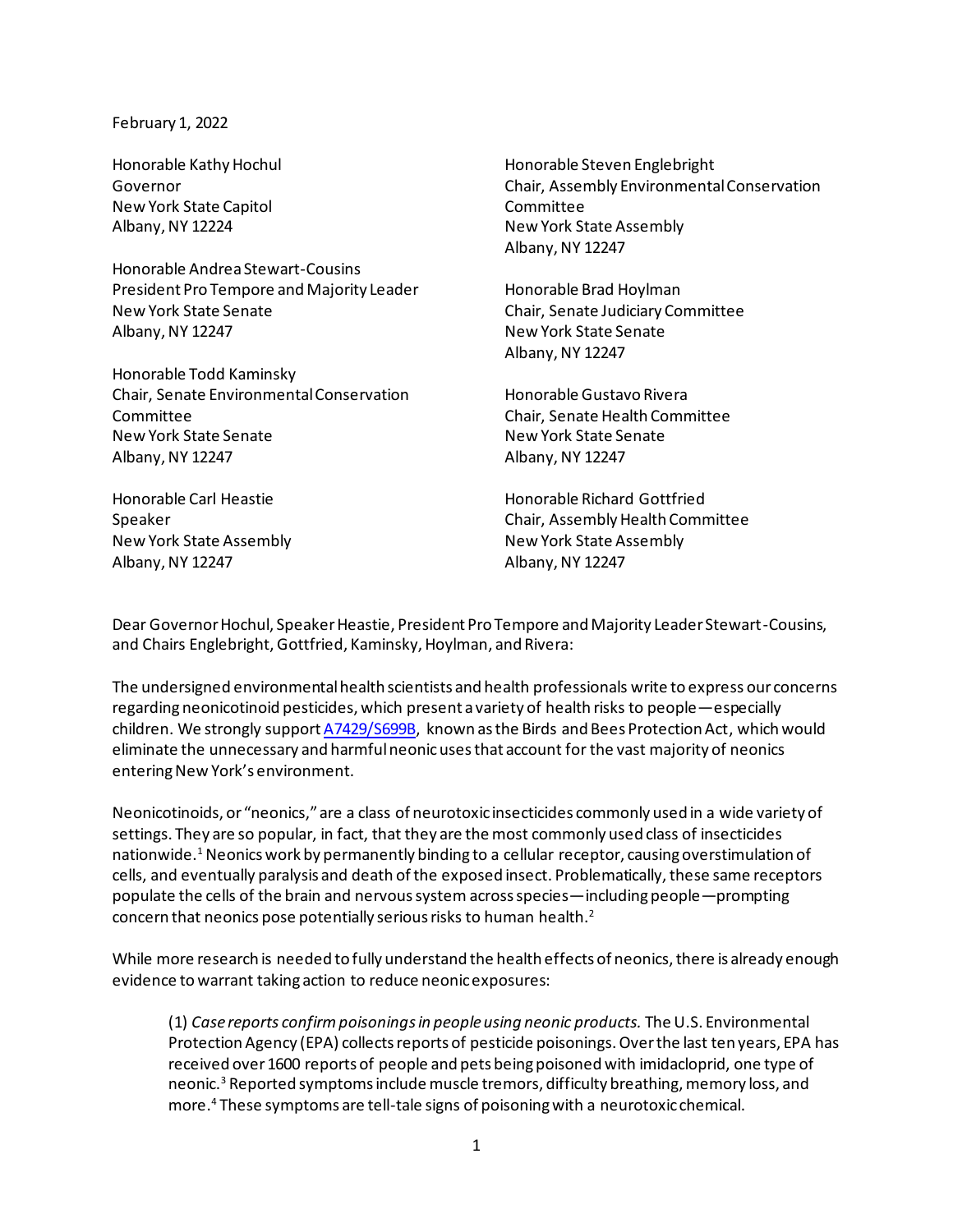(2) *Epidemiologic studies link neonic exposure to elevated risks of congenital malformations neurodevelopmental abnormalities.* Epidemiologic studies in exposed populationslink neonic exposure with birth defects affecting the heart<sup>5</sup> and brain,<sup>6</sup> autism-like symptoms,<sup>7</sup> and other neurological conditions.<sup>8</sup>

(3) *Animal toxicology studiesreport harmful reproductive and neurodevelopmental effects*. For example, studies have found that exposure to neonics was linked with low sperm count, reduced testosterone, increased incidence of abnormal sperm, and other reproductive problems in tested animals.<sup>9</sup> Neurological effects such as reduced thyroid function,  $^{10}$  structural changes in the brain, and impaired reflexes have also been reported in studies of lab animals and exposed wildlife. <sup>11</sup> A study of exposed white-tailed deer also observed congenital malformations and higher rates of death for prenatally exposed fawns.<sup>12</sup>

Exposure to neonics is widespread. A survey by the Centers for Disease Control and Prevention (CDC) found that over half the U.S. population had traces of neonics in their urine, indicating recent exposure. <sup>13</sup> This exposure could be from contact with treated areas like lawns, contaminated water, <sup>14</sup> or from contaminated foods including non-organic cherries, apples, pears, spinach, and even baby food.<sup>15</sup>

Chemicals that impact the developing nervous system, like lead and mercury, have no safe level of exposure during pregnancy and early life development. The brain and nervous system have very little capacity for repair, so exposures that occur during development can lead to neurological decrements that last a lifetime. For this reason, using pesticides designed to affect the nervous system is a terrible idea. In a recently published op-ed[, Dr. Philip Landrigan, MD, warned](https://www.pressreader.com/usa/albany-times-union/20210830/281779927223783) against the continued use of neonics, writing, "We understand that lead and all other neurotoxic chemicals cause brain damage at even the very lowest levels of exposure — reducing children's intelligence, lowering IQ, shortening attention span, and disrupting behavior. The problem is that while we waited for this evidence and deferred preventive action, lead remained on the market. Millions of children were needlessly exposed to lead in that time and suffered permanent damage. We cannot allow that sorry history to repeat itself." 16

## [A7429/S699B](https://nyassembly.gov/leg/?bn=A07429&term=2021) would:

- Ban neonic-treated corn, soybean, and wheat seeds, which account for roughly three quarters of the neonics used in New York agriculture,<sup>17</sup> but which a recent in-depth Cornell University [review](https://pollinator.cals.cornell.edu/pollinator-research-cornell/neonicotinoid-report/) of over 1,100 peer-reviewed papers finds provide "no overall net income benefit" to growers; $^{\rm 18}$
- Ban most non-agricultural, turf and ornamental neonic uses;
- Direct the Department of Environmental Conservation (DEC) to designate outdoor neonic products as "restricted use," meaning they can only be purchased and used by trained and certified pesticide applicators; and
- Preserve DEC authority to allow neonic use to treat harmful invasive species, like emerald ashborer or hemlock wooly adelgid.

Given the evidence suggesting possible neurological harms associated with neonics, the unnecessary neonic uses targeted by A7429/S699B are simply unjustifiable. We encourage swift passage of this bill, which would reduce harmful human exposures to these toxic compounds in New York.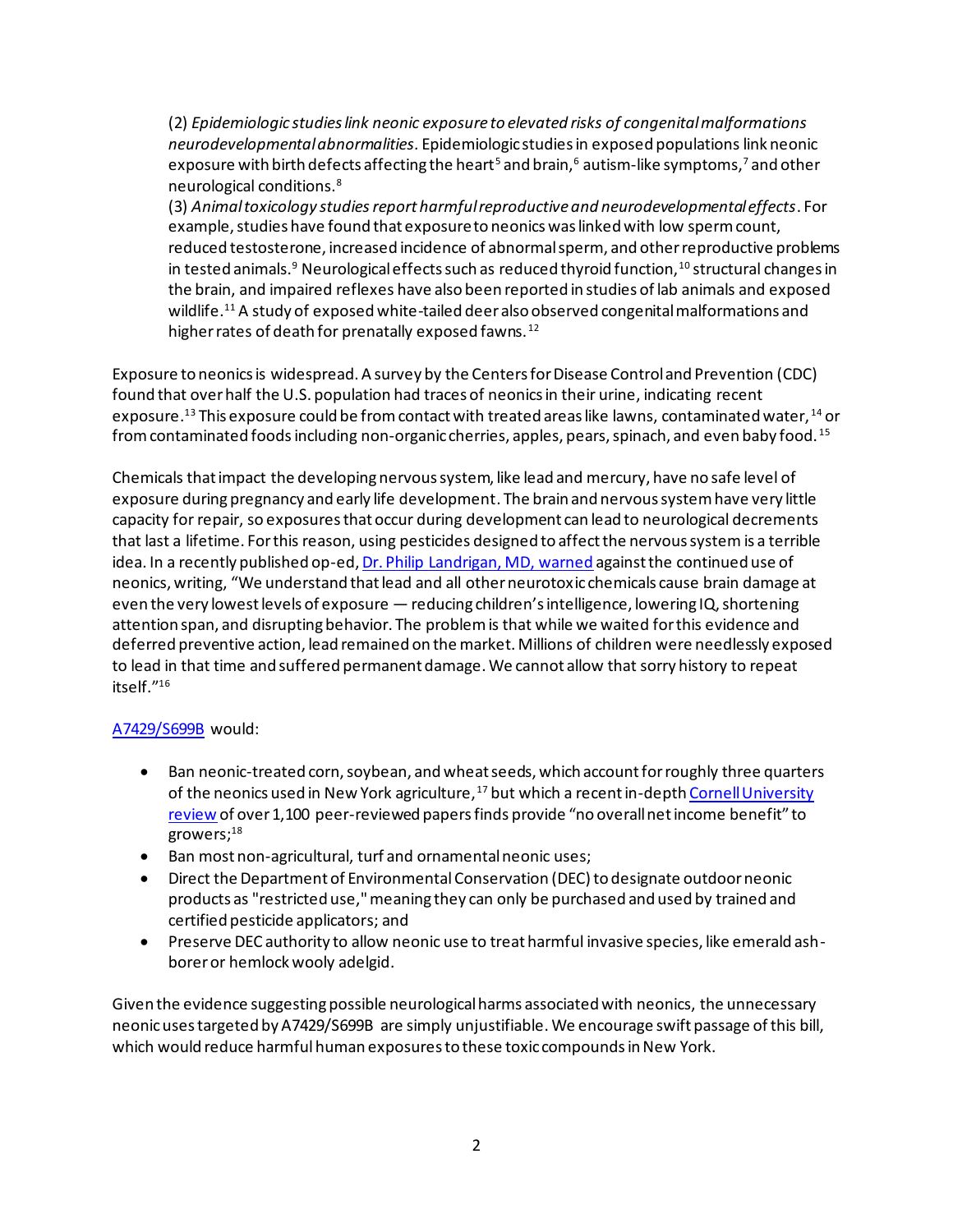Respectfully,\*

David Carpenter, MD Professor; Director, Institute for Health and the Environment State University of New York at Albany

Dr. Stephen De Waal Malefyt, MD Pediatrician and Director, Albany Children's Environmental Health Center Albany Medical Center

Maida P. Galvez, MD, MPH Past President New York State District 2 Chapter 3 American Academy of Pediatrics

Alycia Halladay, PhD Chief Science Officer Autism Science Foundation

Philip J. Landrigan, MD, MSc, FAAP Director, Program for Global Public Health and the Common Good Director, Global Observatory on Pollution and Health Professor of Biology, Schiller Institute for Integrated Science and Society Boston College, MA Professor Emeritus of Pediatrics and Preventive Medicine Icahn School of Medicine at Mount Sinai

Bruce P. Lanphear, MD, MPH Professor of Children's Environmental Health BC Children's Hospital Simon Fraser University

Kathleen Nolan, MD, MSL Senior Research Director, Catskill Mountainkeeper Co-founder, Concerned Health Professionals of New York Board Member, Physicians for Social Responsibility, NY

Robert Oswald, PhD James Law Professor of Molecular Medicine Department of Molecular Medicine, Cornell University College of Veterinary Medicine

Micah Resnick, MD Assistant Professor of Pediatrics Icahn School of Medicine at Mount Sinai

<sup>\*</sup>*Academic/University affiliation is provided for identification purposes only and does not constitute institutional endorsement.*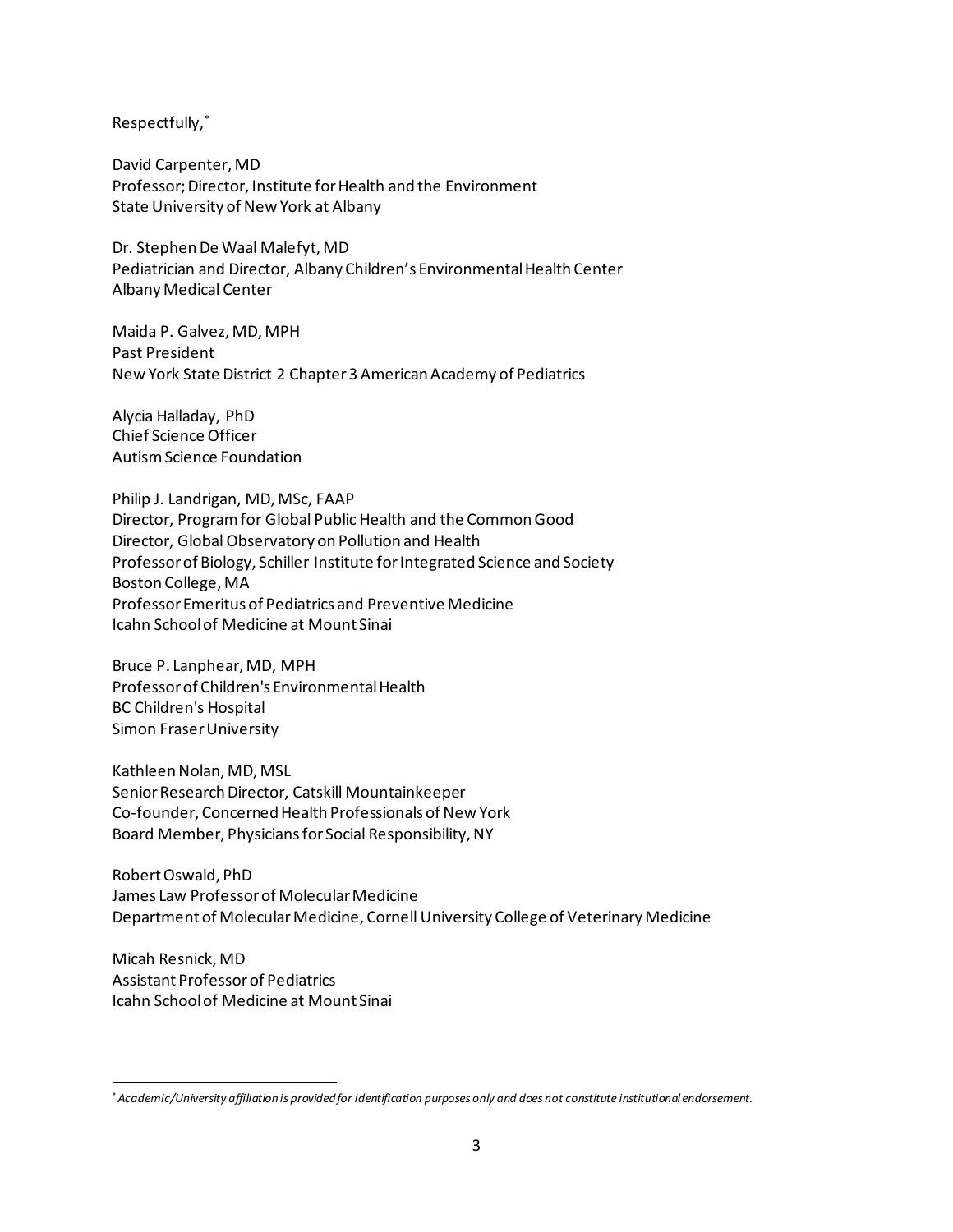Perry Sheffield, MD, MPH Co-Chair of the Committee on Environmental Health New York State District 2 Chapter 3 American Academy of Pediatrics Physicians for Social Responsibility, New York Chapter

Adrienne Wald, EdD, MBA RN Associate Professor of Nursing Mercy College - Dobbs Ferry, NY

Elie Ward, MSW Director of Policy & Advocacy NYS American Academy of Pediatrics, Chapters 1, 2 & 3

Lauren Zajac, MD, MPH Co-Chair of the Committee on Environmental Health New York State District 2 Chapter 3 American Academy of Pediatrics

Natasha Anushri Anandaraja, MD, MPH

Michelle Bamberger, MS, DVM Retired

Jasmine Bhatia, MD

Kathryn Carey, BSN Registered Nurse

Cappy Collins, MD, MPH Executive Director Nullary Care, Inc.

Christine Collins, BS, AAS Registered Nurse

FrancesCrosby, EdD Asst. to Provost for Nursing Education Jessica Ho, MPH Columbia University

Sarah Evans, PhD, MPH

Katie Huffling, RN, MS, CNM, FAAN Executive Director Alliance of Nurses for Healthy Environments

William Jordan, MD, MPH Clinical Assistant Professor Albert Einstein College of Medicine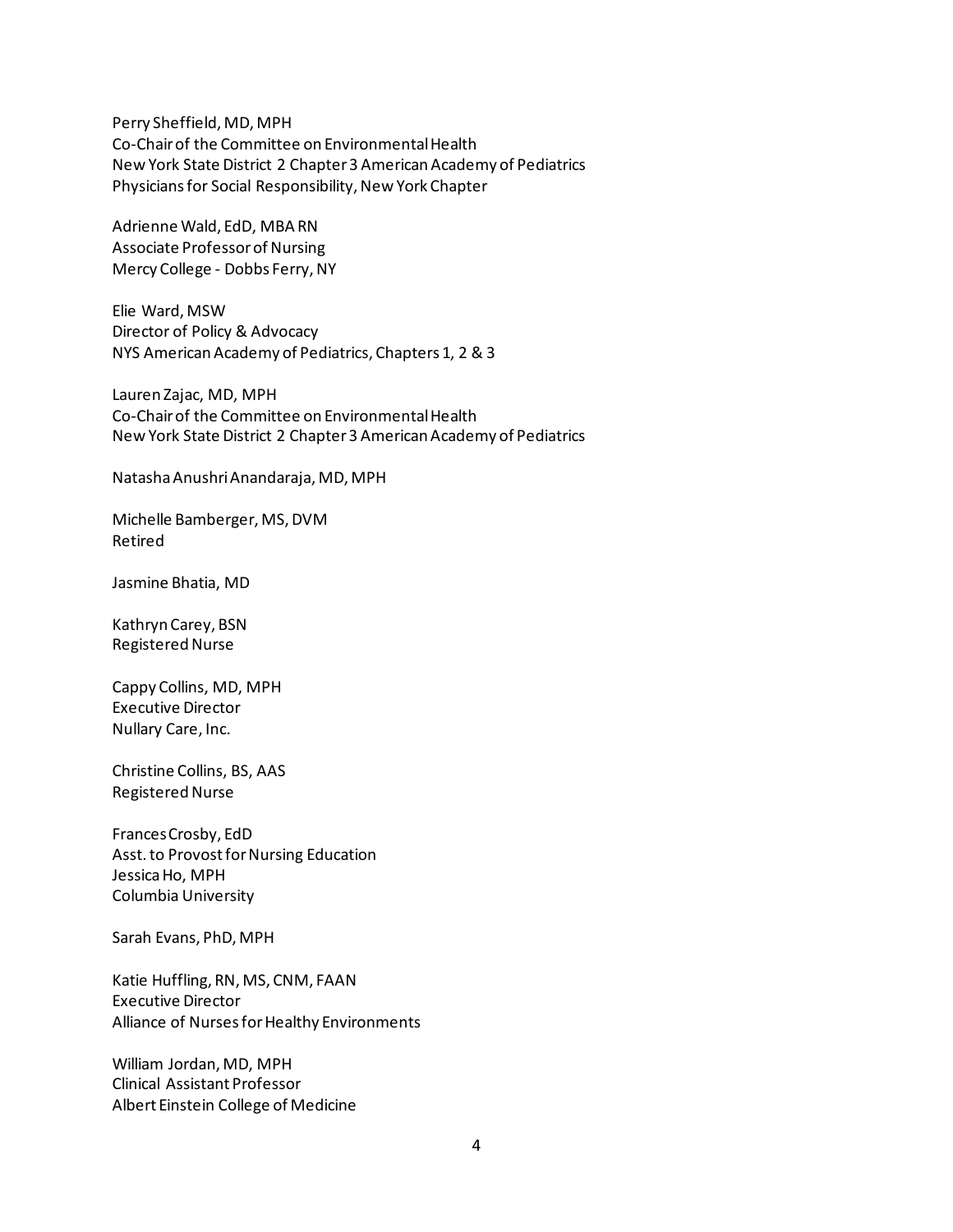Betty Kolod, MD

Gary Krigsman, MD Public Health Pediatrician (Retired)

Regina Lacsa, BSN Registered Nurse

Laurie Laugeman, BSN BSN, RN, HNB-BC, HWNC-BC, Chapter Leader Western New York Chapter of the American Holistic Nurses Association

Linda Luciano, MS

Dylan Macciola, BS

Maureen Miller, MD, MPH

Kit O'Ma, MA, RN, HNBC-BC, HWNC-BC, CHT

Helen Pham, BSn Registered Nurse, Telemetry

Anuj Rao, MD

Barton Schoenfeld, MD, FACC Albany Medical Center

Sarah Townley, MSN, MPH

Bruce Trigg, MD Pediatrician and Public Health Consultant

Jessica Varghese, PhD, RN

Lauren Wessler, MD

Ana White, BSN, RN Care Team Supervisor Advantage Care Physicians

References:

<sup>&</sup>lt;sup>1</sup> Craddock H.A., Huang D., Turner P.C., Quirós-Alcalá L., Payne-Sturges D.C. Trends in Neonicotinoid Pesticide Residues in Food and Water in the United States, 1999-2015. Environ Health. 2019 Jan 11;18(1):7. doi: 10.1186/s12940-018-0441-7. PMID: 30634980; PMCID: PMC6330495.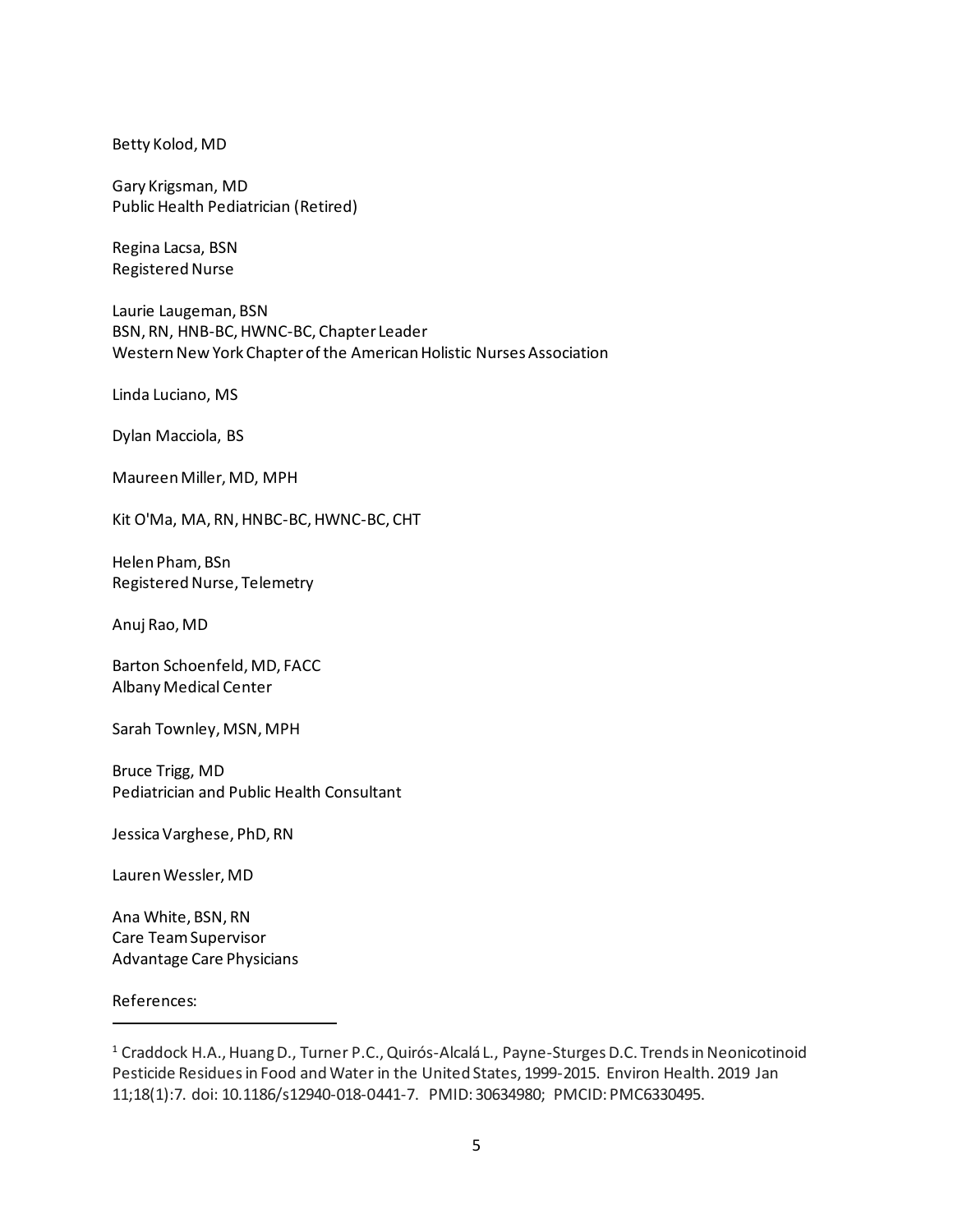<sup>2</sup> Houchat J.N., Cartereau A., Le Mauff A., Taillebois E., Thany S.H. An Overview on the Effect of Neonicotinoid Insecticides on Mammalian Cholinergic Functions through the Activation of Neuronal Nicotinic Acetylcholine Receptors. Int J Environ Res Public Health. 2020 May 6;17(9):3222. doi: 10.3390/ijerph17093222. PMID: 32384754; PMCID: PMC7246883.

<sup>3</sup> Data records obtained via Freedom of Information Act Request, *see* <https://bit.ly/3ppvilr>(under "Released Records," select "Specified Incidents for PC 129099 from 1-1-2009 to 4-4-2019").

4 *Ibid. See also* U.S. EPA, Recognition and Management of Pesticide Poisonings: Sixth Edition: 2013, p. 91, <https://bit.ly/2KX4Fkh> (summarizing symptoms of neonic poisoning).

<sup>5</sup> Carmichael S.L., Yang W, Roberts E, Kegley SE, Padula AM, English PB, Lammer EJ, Shaw GM. Residential Agricultural Pesticide Exposures and Risk of Selected Congenital Heart Defects Among Offspring in the San Joaquin Valley of California. Environ Res. 2014 Nov; 135:133-8. [https://doi.org/10.1016/j.envres.2014.08.030.](https://doi.org/10.1016/j.envres.2014.08.030)

<sup>6</sup> Yang W., Carmichael SL, Roberts EM, Kegley SE, Padula AM, English PB, Shaw GM. Residential Agricultural Pesticide Exposures and Risk of Neural Tube Defects and Orofacial Clefts Among Offspring in the San Joaquin Valley of California. Am J Epidemiol. 2014 Mar 15;179(6):740-8. [https://doi.org/10.1093/aje/kwt324.](https://doi.org/10.1093/aje/kwt324)

 $^7$  Keil A.P., Daniels J.L., Hertz-Picciotto I. Autism Spectrum Disorder, Flea and Tick Medication, and Adjustments for Exposure Misclassification: the CHARGE (CHildhood Autism Risks from Genetics and Environment) Case-Control Study. Environ Health. 2014 Jan 23;13(1):3. [https://doi.org/10.1186/1476-](https://doi.org/10.1186/1476-069X-13-3) [069X-13-3.](https://doi.org/10.1186/1476-069X-13-3)

<sup>8</sup> Cimino A.M., Boyles A.L., Thayer K.A., Perry M.J. Effects of Neonicotinoid Pesticide Exposure on Human Health: A Systematic Review. Environ Health Perspect 125:155–162; [http://dx.doi.org/10.1289/EHP515.](http://dx.doi.org/10.1289/EHP515)

<sup>9</sup> Arıcan, E.Y., Gökçeoğlu Kayalı D., Ulus Karaca B. et *al.* Reproductive effects of subchronic exposure to acetamiprid in male rats. *Sci Rep* **10,** 8985 (2020).<https://doi.org/10.1038/s41598-020-65887-0>

Mosbah R., Djerrou Z., Mantovani A. Protective effect of Nigella sativa oil against acetamiprid induced reproductive toxicity in male rats. Drug Chem Toxicol. 2018 Apr;41(2):206-212. [https://doi.org/10.1080/01480545.2017.1337127.](https://doi.org/10.1080/01480545.2017.1337127)

<sup>10</sup> Berheim, E.H., Jenks, J.A., Lundgren, J.G. *et al.* Effects of Neonicotinoid Insecticides on Physiology and Reproductive Characteristics of Captive Female and Fawn White-tailed Deer. *Sci Rep* **9,** 4534 (2019). [https://doi.org/10.1038/s41598-019-40994-9.](https://doi.org/10.1038/s41598-019-40994-9) 

<sup>11</sup> U.S. EPA, Data Evaluation Record; Thiamethoxam; Study Type: Developmental Neurotoxicity Study – Rat (2005), available at [https://www3.epa.gov/pesticides/chem\\_search/cleared\\_reviews/csr\\_PC-](https://www3.epa.gov/pesticides/chem_search/cleared_reviews/csr_PC-060109_24-Oct-05_a.pdf)[060109\\_24-Oct-05\\_a.pdf.](https://www3.epa.gov/pesticides/chem_search/cleared_reviews/csr_PC-060109_24-Oct-05_a.pdf)

<sup>12</sup> Berheim et al. 2019.

<sup>13</sup> Ospina M, Wong LY, Baker SE, Serafim AB, Morales-Agudelo P, Calafat AM. Exposure to Neonicotinoid Insecticides in the U.S. General Population: Data from the 2015-2016 National Health and Nutrition Examination Survey. Environ Res. 2019 Sep;176:108555. [https://doi.org/10.1016/j.envres.2019.108555.](https://doi.org/10.1016/j.envres.2019.108555)

<sup>14</sup> Klarich K.L., Pflug N.C., DeWald E.M., Hladik M.L., Kolpin D.W., Cwiertny D.M., LeFevre G.H. Occurrence of Neonicotinoid Insecticides in Finished Drinking Water and Fate During Drinking Water Treatment. Environ. Sci. Technol. Lett. 2017 4, 5, 168-73. [https://doi.org/10.1021/acs.estlett.7b00081.](https://doi.org/10.1021/acs.estlett.7b00081)

<sup>15</sup> Pesticide Action Network, What's on my Food? Foods With Acetamiprid Residue, <https://www.whatsonmyfood.org/pesticide.jsp?pesticide=B80>